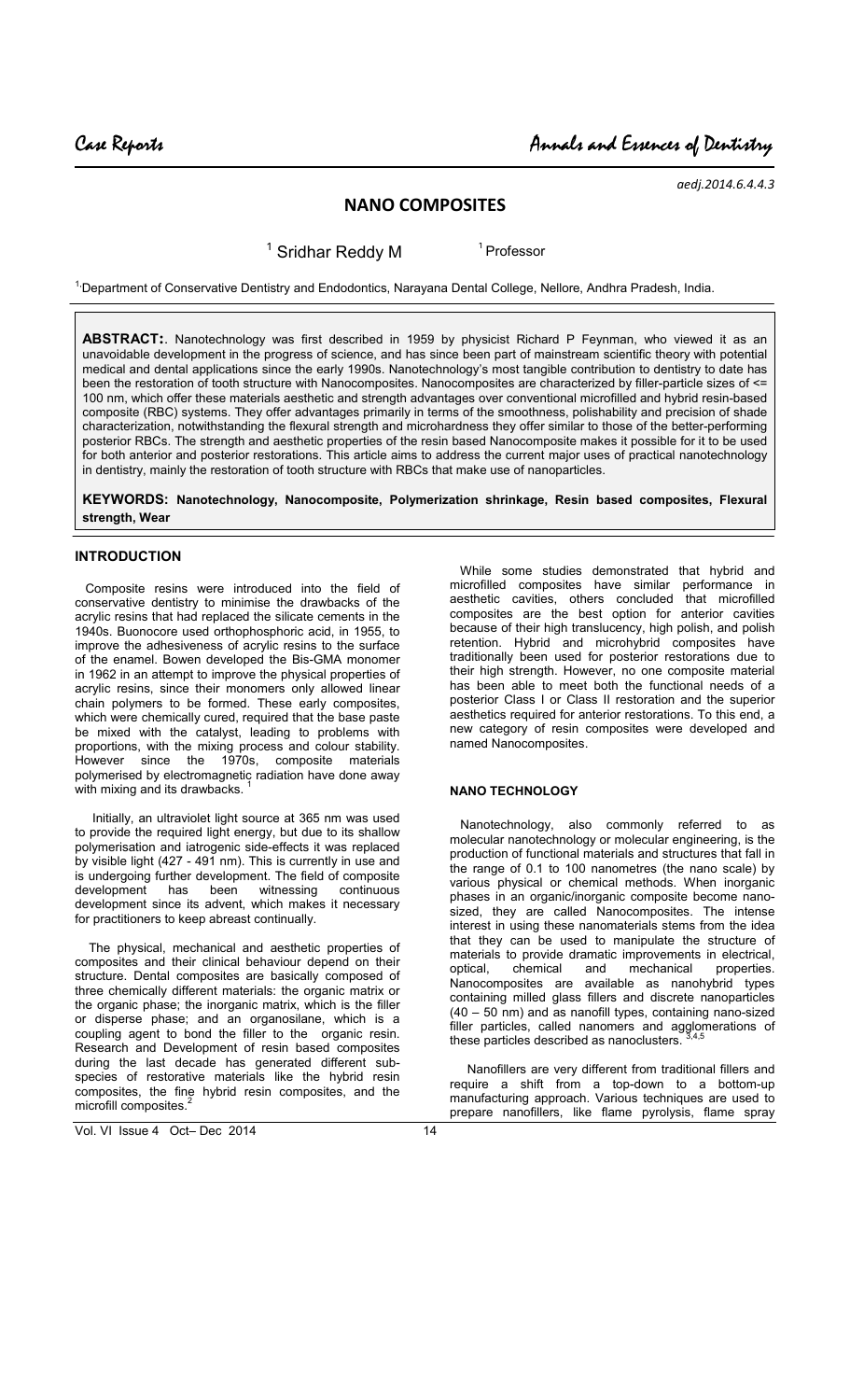$\overline{\phantom{a}}$ 

pyrolysis, and sol-gel processes. To reduce the filler particle size below 100 nm, synthetic chemical processes were used to produce building blocks on a molecular scale. There are 2 kinds of nanofiller particles – nanomeric particles (NM) and nanoclusters (NC). The nanomeric particles are monodisperse non-aggregated and nonagglomerated silica nanoparticles.

 There are 2 types of nanocluster fillers. The first type consists of zirconia-silica particles synthesized from a colloidal solution of a zirconyl salt and silica. The primary particle size of this NC filler ranges from 2-20 nm, while the spheroidal agglomerated particles have a broad sized distribution with an average particle size of 0.6 µm. The second type of nanocluster filler, which was synthesized from 75 nm primary particles of silica, has a broad secondary particle size distribution with a 0.6 µm average. These silica particles were treated with 3-<br>methacryloxypropyltrimethoxysilane (MPTS), as a methacryloxypropyltrimethoxysilane (MPTS), as a coupling agent that contains a silica ester functional group on one end for bonding to the inorganic surface, and a methacrylate group on the other to make the filler compatible with the resin before curing to prevent any aggregation or agglomeration.<sup>4</sup>

 Extremely small filler particles have dimensions that are below the wavelength of visible light  $(0.4 - 0.8 \mu m)$ , and hence they are unable to scatter or absorb visible light. Thus, nanofillers are usually invisible and render the advantage of optical property improvement. Additionally, due to their small particle sizes, nanofillers can increase the overall filler level. More filler can be accommodated if smaller particles are used for particle packing. Theoretically, with the use of nanofillers, filler levels could be as much as 90 - 95% by weight. However, the increase in nanofillers also increases the surface area of the filler particles that limits the total amount of filler particles, because of the wettability of the fillers. Since polymerization shrinkage is mainly because of the resin matrix, the increase in filler level results in a lower amount of resin in Nanocomposites and will also significantly reduce polymerization shrinkage and dramatically improve its physical properties.

 Increasing the filler fraction in a Nanocomposite is a good strategy for manufacturers in aiming for improved mechanical performance. A higher filler fraction helps in increasing the fracture toughness because fillers decrease the volume of the weak polymer matrix and act as toughening sources, besides increasing the elastic modulus. Filler packing is also influenced by the size, arrangement, distribution and shape of the particles.

 One of the commercially available nanohybrid composites is composed of 3 different types of filler components: non-agglomerated discrete silica nanoparticles, prepolymerized fillers (PPF), and barium glass fillers. The non-agglomerated "discrete" silica nanoparticles are spheroidal and about 20 nm in size. The prepolymerized fillers are about 30-50 µm in size, while the barium glass filler comes with an average particle size of 0.4 µm. This combination of three fillers allows for increased filler loading of 84% by weight and 69% by volume. The discrete un-associated nanoparticles that are well-dispersed in the matrix on a nanoscale level allow for

an increased filler loading and reduced viscosity of Nanocomposites, thus resulting in increased hardness, abrasion resistance, fracture resistance, polishability, and in reduced polymerization shrinkage (1.4% to 1.6% by volume) and shrinkage stress. As the inter particle dimension decreases, the load-bearing stress on the resin gets reduced, thereby inhibiting crack formation and propagation. The spheroidal shape of the nanoparticles provides for its smooth and rounded edges, thereby distributing stress more uniformly throughout the composite resin.

 Another commercially available Nanocomposite is an ormocer-based, nano-ceramic composite. It contains glass fillers (1.1 - 1.5 µm), but differs from the conventional hybrid composites in two main features. A Methacrylatemodified silicon-dioxide-containing nanofiller (10 nm), with a filler concentration of 76% by weight and 57% by volume substitutes for the microfiller that are typically used in hybrid composites (agglomerates of silicon dioxide particles). Most of the conventional resin matrix is also replaced by a matrix that is full of highly dispersed methacrylate-modified polysiloxane particles (2 - 3 nm). These nanoceramic particles are organic–inorganic hybrid particles. Both the nanoceramic particles and nanofillers have methacrylate groups available for polymerization.

 A low-shrinkage, high-strength Nanocomposite was developed by using a 4-epoxycyclohexylmethyl-(3,4 epoxy) cyclohexane carboxylate (ERL4221) matrix with 55% of 70- to 100-nm nanosilica fillers through ringγ-glycidoxypropyl trimethoxysilane (GPS) was used to modify the surfaces of the silica nanoparticles. The Nanocomposite exhibited low polymerization shrinkage strain, which was only a quarter of that of currently used methacrylate-based composites. It also exhibited a low thermal expansion coefficient that was comparable with that of methacrylate-based composite. The strong interfacial interactions between the resin and fillers at nanoscale were demonstrated by the observed high strength and high thermal stability of the Nanocomposite.

### **PROPERTIES OF NANOCOMPOSITES**

 The unique nature of the filler particles of Nanocomposites provides it with the mechanical strength and wear resistance similar to hybrid composites, and superior polish and gloss retention similar to microfill composites.

**Polymerization shrinkage:** The polymerization shrinkage in composite resin is reported to be 1.4% to 1.6%. The low shrinkage value of Nanocomposites is due to the low shrinkage epoxy resin and strong interfacial interactions between resin and nanoparticles. The volumetric shrinkage depends on the total content of organic matrix of composites. Nanohybrid composites (Grandio) showed least amount of organic matrix (13.0 wt-%) and least shrinkage when compared to nanofill composites (Filtek Supreme Translucent), which had 30.0 wt-% organic matrix. Polymerization shrinkage also depends on the chemistry of the organic matrix<sup>-</sup>